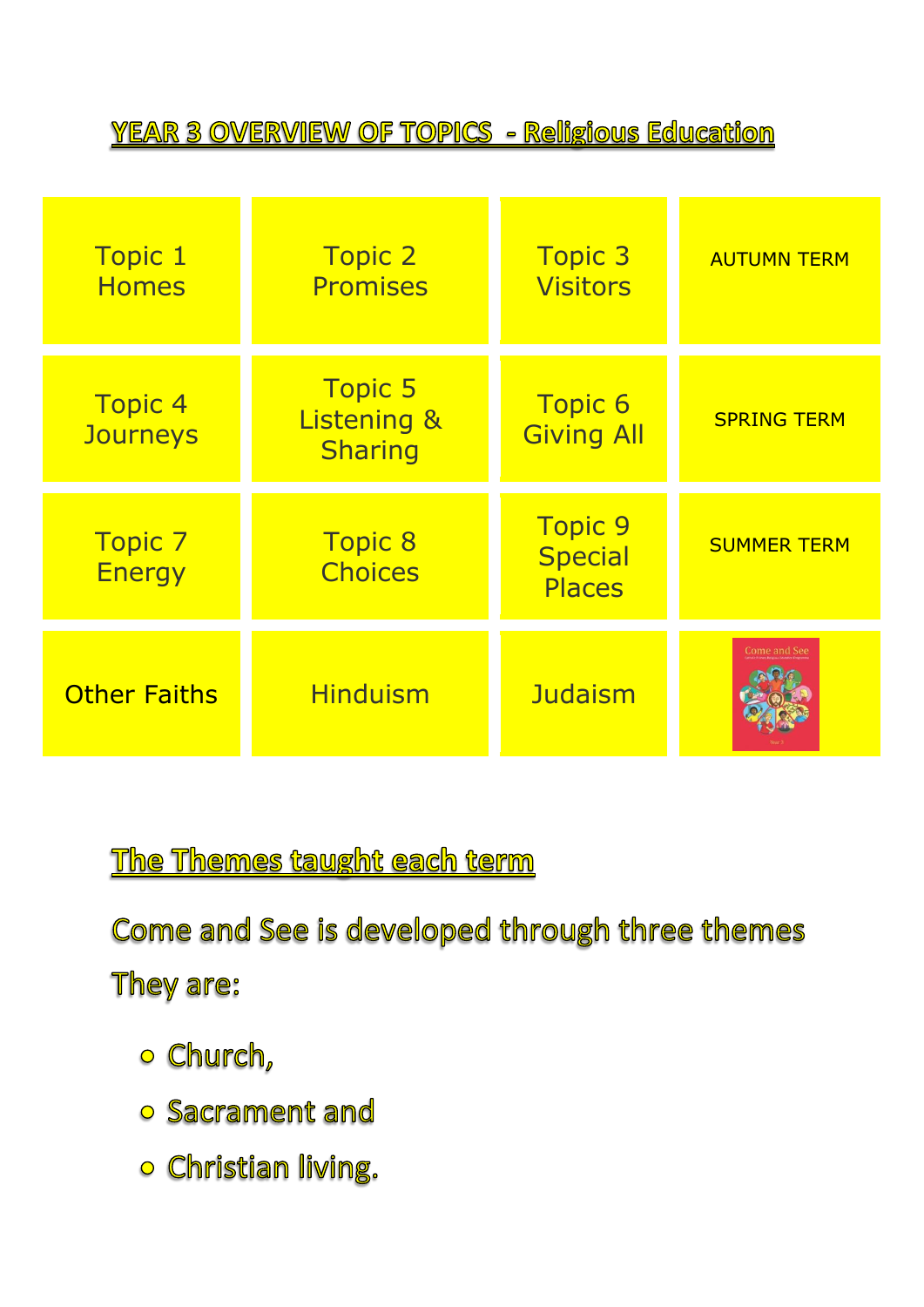The basic question belief for each season time is explored through three kinds of themes.

- o Community of faith
- **Church Celebration in ritual**
- o Sacraments Way of life Christian Living

## **Church**

**The Church themes occur in each season time and each theme gradually builds on the understanding of the previous theme.**

**1. AUTUMN TERM** – My story ~ my family ~ **Domestic Church**. To start the year *Come and See* begins with my story: within a **family**. The Church honours the family with the title Domestic Church because it is there that parents 'by their word and example are the first (teachers) heralds of faith with regard to their children.'

**2. SPRING TERM**– Our story ~ local Community ~ **Local Church**. After Christmas the children explore the theme of local Church which is our story. The **parish** is where people gather together to celebrate and practice care and love for each other. The **diocese** is the community of the Christian faithful.

**3. SUMMER TERM** – The story  $\sim$  the worldwide community  $\sim$  **Universal Church**. The year finishes with the story of the **worldwide** community;the universal Church. In the Church, God is calling together his people throughout the world.' 'The order and harmony of the created world result from the diversity of beings and from the relationships that exist among them'

## **Sacrament**

**The Sacramental** themes occur once in every season time and each theme gradually builds on the understanding of the previous theme.

**1. AUTUMN TERM** – Belonging  $\sim$  born into Christ's life. Following on from an understanding of belonging to a family the theme of **Baptism** introduces the understanding of being initiated into belonging to the Christian Church during key